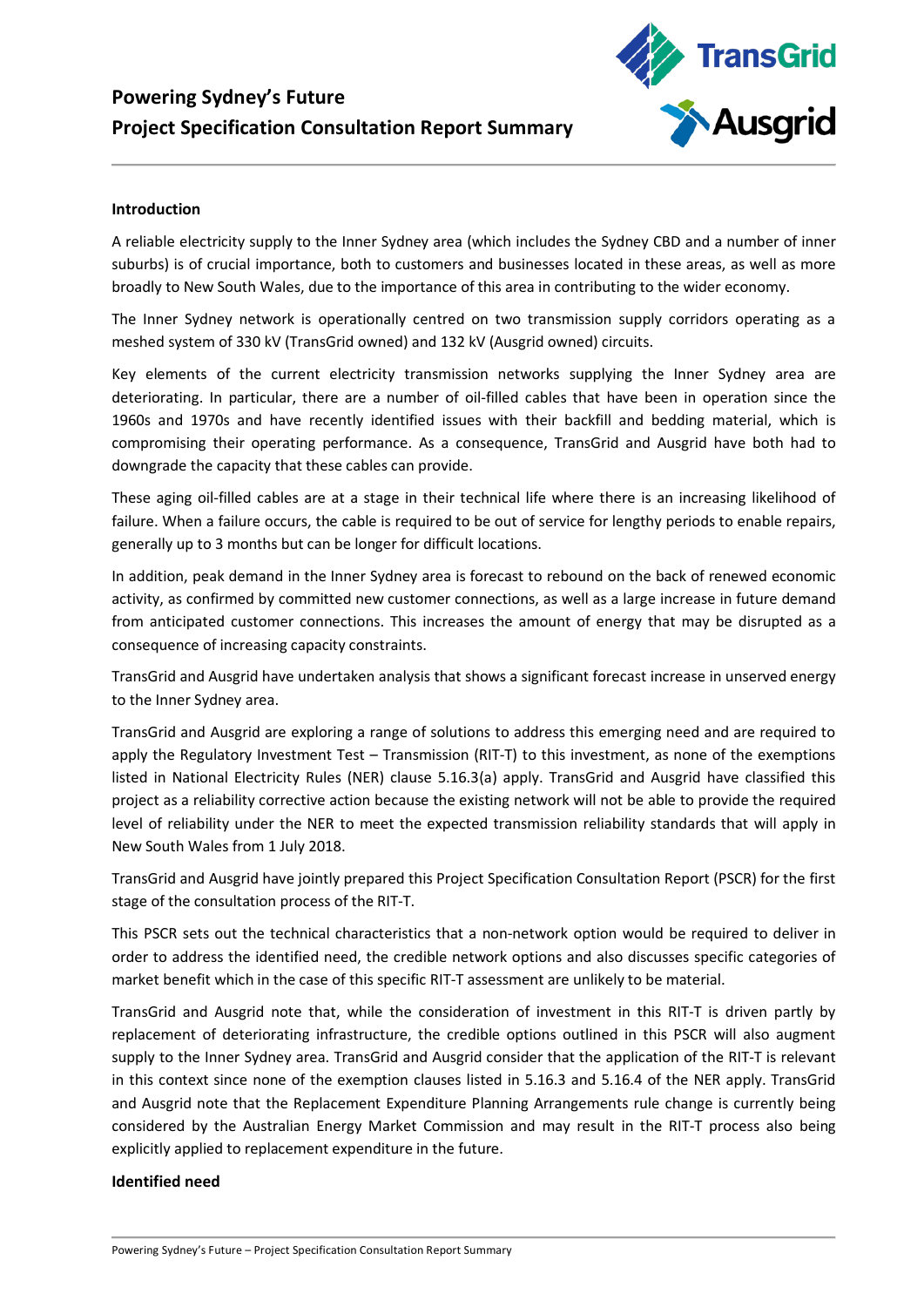## **Powering Sydney's Future Project Specification Consultation Report Summary**



The identified need for this Regulatory Investment Test for Transmission (RIT-T) is TransGrid and Ausgrid's assessment that the future value of unserved energy able to be avoided by undertaking investment exceeds the investment cost of doing so. That is the existing network will not be able to provide the required level of reliability under the NER to meet the expected transmission reliability standards that will apply in New South Wales from 1 July 2018 and in the absence of undertaking such investment, the following are expected to increase the amount of unserved energy in the future:

- 1. The deteriorating condition of aging oil-filled cables in the existing network and the derating of the 330 kV Cable 41 by TransGrid (in 2011 and 2016) and the derating of a number of 132 kV cables by Ausgrid (beginning in 2012).
- 2. Ausgrid's planned retirement of three oil-filled cables in Inner Sydney in the next two years.
- 3. The age-related deteriorating condition of a further eight oil-filled Ausgrid cables in the Inner Sydney area.
- 4. Forecast increases in peak demand due to renewed economic activity within Inner Sydney.

In addition to lowering unserved energy, TransGrid and Ausgrid consider that resolving the forecast capacity constraint may also deliver benefits in terms of avoided operating and maintenance costs associated with continued use of oil-filled cables, as well as lower costs associated with meeting environmental obligations.

### **Potential options to address the identified need**

In addition to seeking expressions of interest from proponents of non-network solutions, TransGrid and Ausgrid have identified six credible network options which would meet new reliability standards for the Inner Sydney area. These options include:

- **Option 1:** install two 330 kV cables in stages, retire Cable 41 and decommission Ausgrid cables in two stages
- **Option 2:** operate Cable 41 at 132 kV, install two 330 kV cables in stages and decommission Ausgrid cables in two stages
- **Option 3:** install two 330 kV cables at once, retire Cable 41 and decommission Ausgrid cables in one stage
- **Option 4:** remediate Cable 41 backfill to 575 MVA, install two 330 kV cables in stages and decommission Ausgrid cables in one stage
- **Option 5:** remediate Cable 41 backfill to 575 MVA, install two 330 kV cables at once (initially operating at 132 kV) and decommission Ausgrid cables in two stage
- **Option 6:** remediate Cable 41 backfill to 575 MVA, install two 330 kV cables at once and decommission Ausgrid cables in one stage

TransGrid and Ausgrid has considered in this PSCR, but not progressed with the following options that are deemed not credible options:

• Two 132 kV submarine cables from Lane Cove to Pyrmont and two 330 kV cables from Rockwood Road to Beaconsfield operating initially at 132 kV;